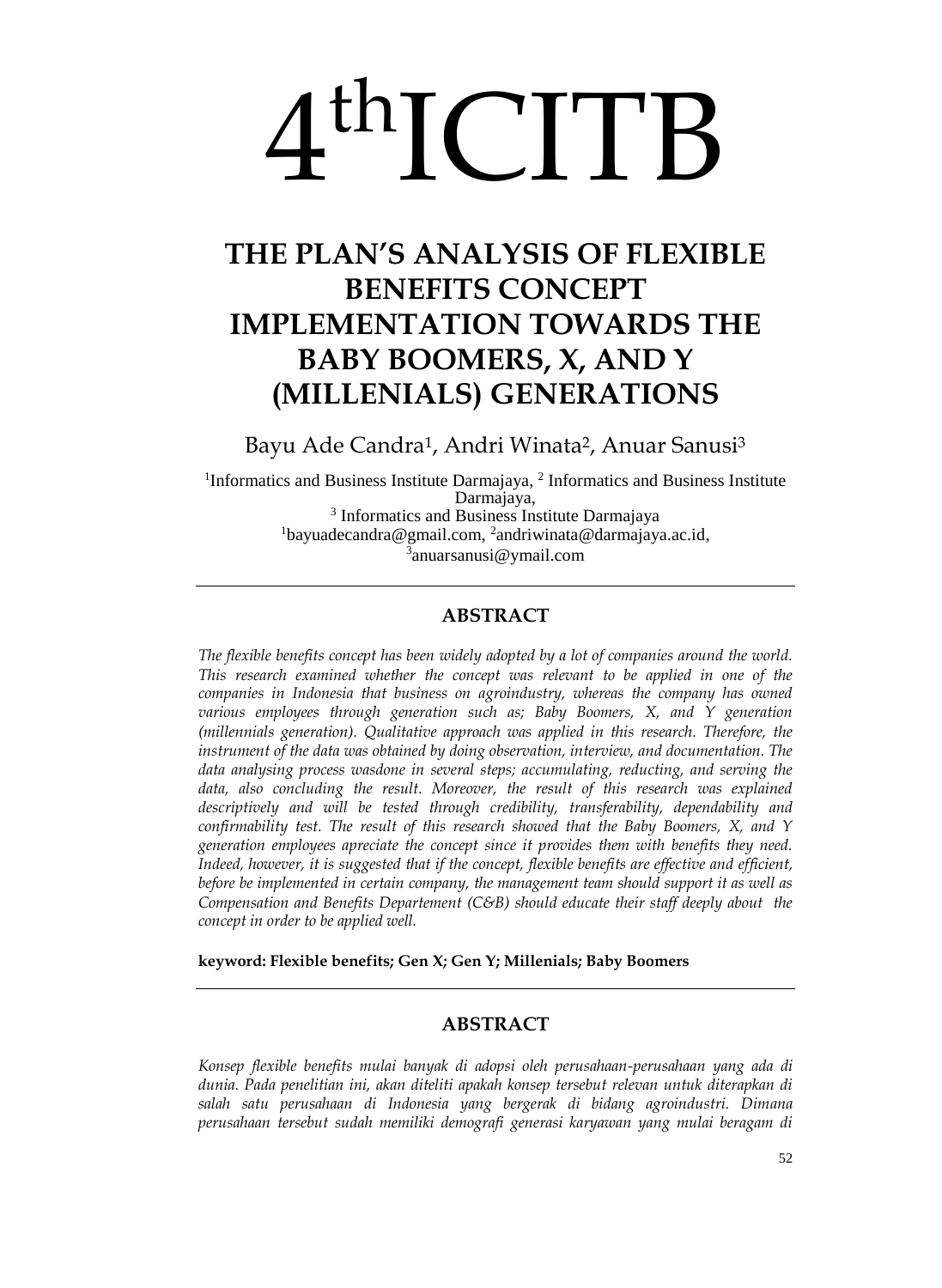*dalamnya, antara lain Generasi Baby Boomers, Generasi X dan Generasi Y (Generasi Milenial). Penelitian ini menggunakan metode kualitatif. Peneliti menganalisis berdasarkan data yang diperoleh dari lapangan dengan cara observasi, wawancara dan dokumentasi. Proses analisis data dilakukan dengan melalui tahap pengumpulan data, reduksi data, penyajian data dan kesimpulan. Pada penelitian ini, hasil dari pengolahan data akan dinyatakan secara deskriptif dan dilakukan pengujian data melalui uji credibility, transferability, dependability dan confirmability. Hasil penelitian menunjukan bahwa karyawan generasi baby boomers, X dan Y mengapresiasi konsep ini untuk dapat diimplementasikan karena konsep flexible benefits dapat memeberikan pilihan paket benefits kepada karyawan. Saran dari peneliti, sebelum konsep flexible benefits yang efektif dan efisien ini ingin diimplementasikan, maka manajemen harus mendukung dan Departemen Compensation and Benefit (C&B) harus membekali personilnya dengan pengetahuan mengenai bagaimana flexible benefits lebih mendalam agar konsep tersebut dapat terencana dan terimplementasi dengan baik.*

#### *Kata Kunci: Flexible benefits; Generasi X; Generasi Y; Milenial; Generasi Baby Boomers*

#### **INTRODUCTION**

Based on the discussion of researcher with the management of the company regarding efforts to provide compensation and benefits that are able to accommodate the needs of its employees and see the condition of employees who are now starting to be dominated by the millennial generation. Therefore, researcher are interested in researching whether there is a need for new compensation and benefits concepts to be implemented in company . At the World Economic Forum in 2010 in Switzerland, "Rethinking, redesigning and rebuilding", employers also need programs that help increase productivity and reduce costs, but the traditional compensation concept unable to accommodate it. Until the last 35 years, flexible benefits plans have gradually emerged in response to the diversity of characteristics of work generation, such as in North America, Canada and Europe (Ayache and Naima, 2014). Based on research and the application of the flexible benefits concept that has been carried out in these countries, the concept of flexible benefits has begun to be widely adopted by companies in the world. In this research, it will be examined whether the concept will be relevant for Baby Boomers, X and Y (Millennial) generation.

Differences of generations in the world of work become a phenomenon that will emerge along with the continued development of human resource management. Manheim said the younger generation cannot socialize perfectly because of the limitations between the values taught by the older/ previous generation with the reality faced by the younger generation ( Putra, 2016 ). The research was conducted on one of the companies in Indonesia and engaged in argoindustri. Based on the composition of employees which is spread throughout Indonesia with a total of 5,185 permanent employees, 2,615 contract employees, 95 management trainees, 31 retirees and 17,000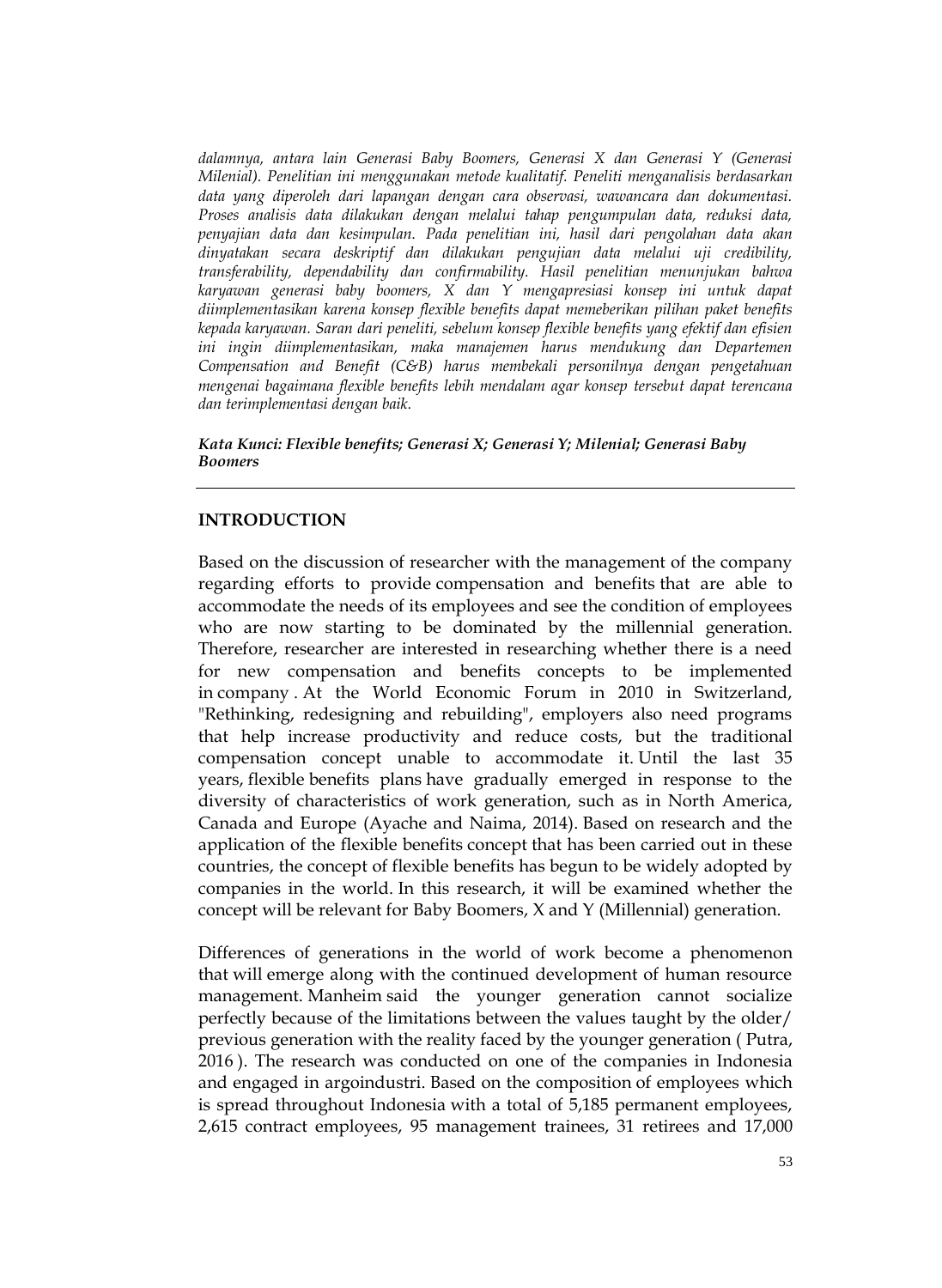daily workers. By grouping generations of employees consisting of baby boomers, generation  $X$  and generation  $Y$  (Millennials), the researcher limited the research to the headquarter office located in Jakarta with a total of 112 employees (data as of March 2018). Demography of Jakarta office employees can be seen in the following diagram:



**Figure 1 . Employee Demography (Generation Group)**

Identification of problems in the preparation of the research was obtained, including: The variation of employees demographic in the company; The compensation and benefits provided by the company have not been fully utilized by the employees; It has been felt that there is a need to change the concept of compensation and benefits in accordance with the characteristics of the most dominant generation but still accommodate other generations; The company is not yet aware needs that are truly needed and can be used appropriately by employees

Based on the identification of problems and restrictions on problems, the following problems can be formulated: What types of benefits are provided by the company to employees ?; What is the level of employee satisfaction regarding the benefits received?; How is the employee's knowledge of the flexible benefits concept ?; Is the implementation of flexible benefits plan will be relevant for baby boomers, X and Y (Millenials) generation?. The research objectives in this research , namely: To identify the types of benefits provided by the company to employees; To analyze the ratio of the level of employee satisfaction regarding the benefits currently received; To analyze of understand owned by employees abaout the concept of flexible benefits; To find out relevance flexible benefits implementation for the baby boomers, X and Y (Millenials) generation.

The benefits in this research can be seen from different perspectives, including: For the Company , it is hoped that the results of this research can be useful as input and consideration in the preparation of policies relating to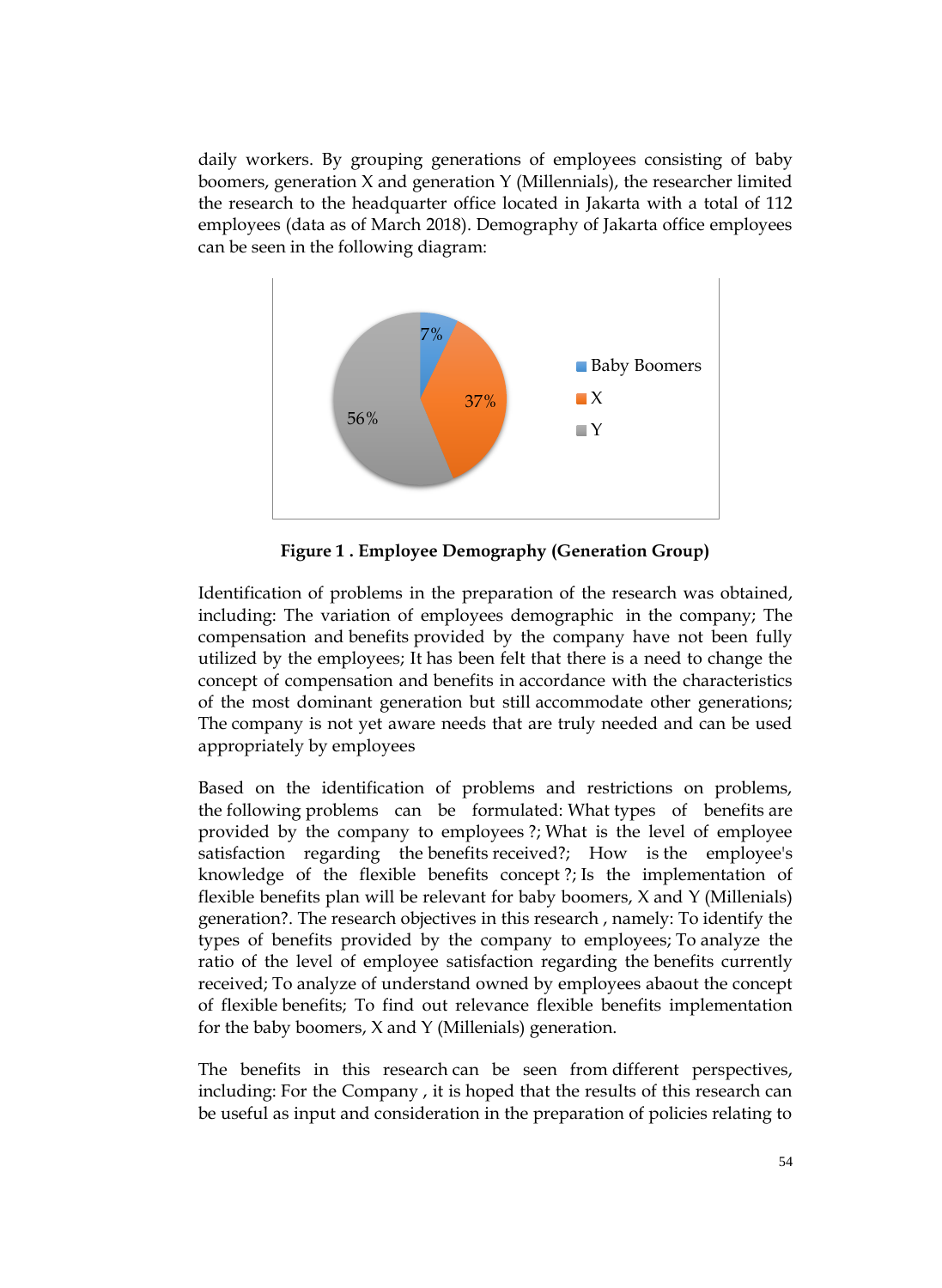the implementation of the remuneration concept owned by the company . In addition, the results of the study are expected to be an alternative choice for companies in providing satisfaction for each generation of employees in the company. For Educational Institutions, research result are expected to be used as a reference for the other research in the future, especially for researchers who are interested in the flexible benefits and theory of generation, like the baby boomers, X and Y (Millenials) generation.

#### **LITERATURE REVIEW**

Executives try to find constant things in a situation, explore something that is strategic and generic as opposed to "solving problems" (Mathis and Jackson, 2005). Something that is strategic can also be implemented in the concept of compensation and benefits for employees in a company. The flexible benefits plan is said to support an ethical organizational situation because traditional plans ensure fairness by providing equal benefits for all employees, while flexible plans ensure the quality of work life by providing benefits that are suitable for the needs and desires of each employee (Ayache and Naima , 2014).

The concept of generation has meaning that can be seen through two points of view. Generations can refer to generations of families or to social generations which are a group of people born in the same place within a certain date range. In the use of sociological concepts, a generation is thought to consist of strata born within a limited time in a period that not only has the same date of birth but also a similar sociocultural experience (Pyoria et al, 2017). Basically, grouping of generations begins because of the premise that generation is a group of individuals who are influenced by historical events and cultural phenomena that occur and are experienced in the phase of their lives (Nobel and Schewe, 2003). These events and phenomena lead to the formation of collective memories that have an impact on their lives (Nobel and Schewe, 2003). Grouping existing generations can be seen in the following table:

| Table 1. Shouping of Schemations |                         |  |  |  |
|----------------------------------|-------------------------|--|--|--|
| Tahun Kelahiran                  | Nama Generasi           |  |  |  |
| 1925 - 1945                      | Veteran generation      |  |  |  |
| 1946 - 1964                      | Baby boom<br>generation |  |  |  |
| $1965 - 1980$                    | X generation            |  |  |  |
| 1981 - 1995                      | Y generation            |  |  |  |
| $1996 - 2010$                    | Z generation            |  |  |  |
| $2011 +$                         | Alfa generation         |  |  |  |

**Table 1. Grouping of Generations**

(Source : Oblinger and Oblinger, 2005)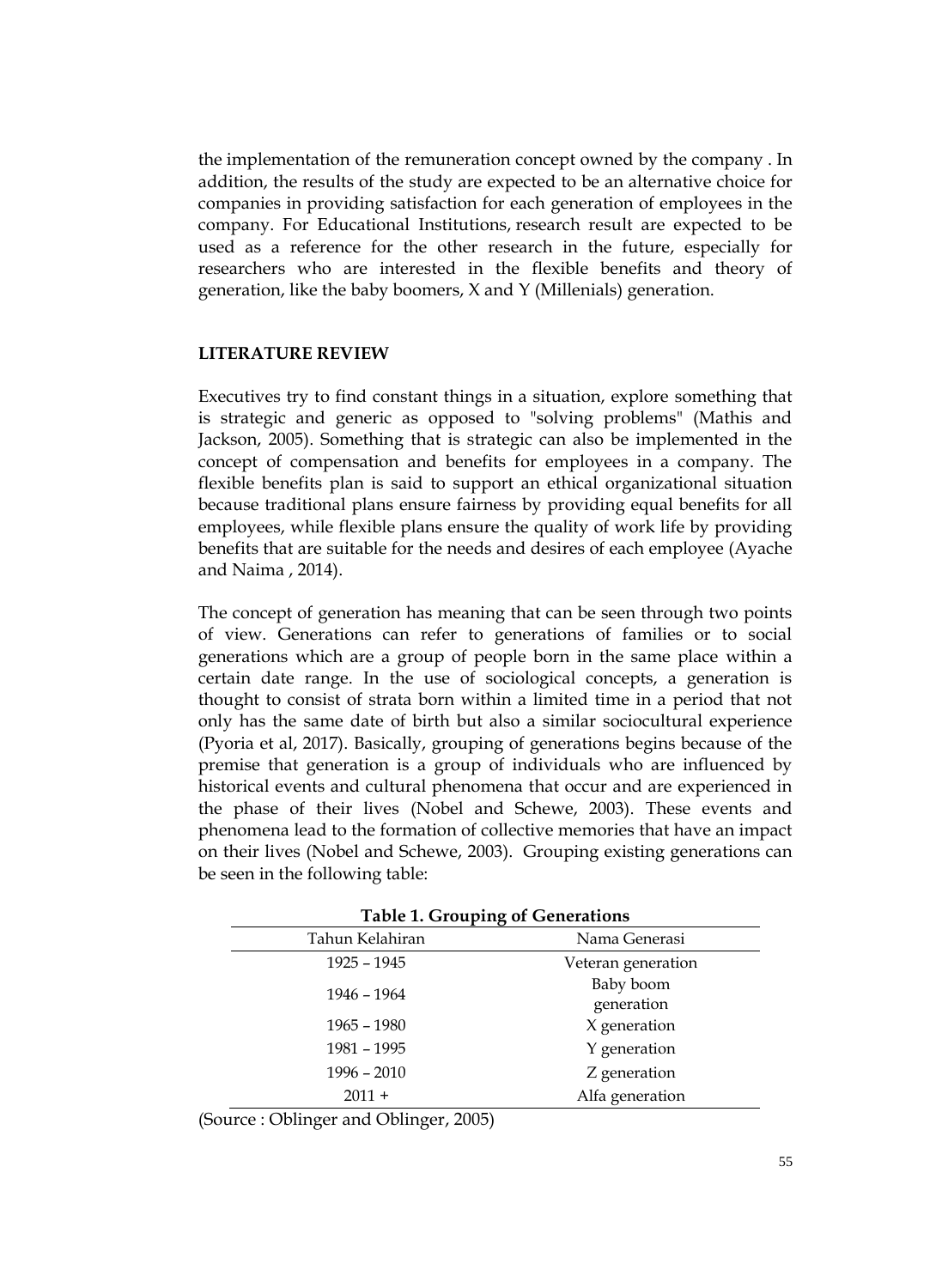#### **RESEARCH METHOD**

This research focuses on research that is process by analyzing based on data obtained from the field repeatedly, so this type of research belongs to qualitative research (Sugiyono, 2017). In this research, the results of data processing will be expressed descriptively where the process is carried out to determine the level of relevance regarding the concept of flexible benefits that are planned to be implemented in the compensation and benefits system of the company. The researcher acts as a human instrument will determine the focus of the research, selecting informants as data sources, collecting data, assessing data quality, analyzing data, interpreting data and making conclusions from the results obtained.

Data collection can be done in various data sources, including primary sources and secondary sources. Primary data sources in this research were obtained directly from employees by answering the questions posed to them. The number of data sources that have been determined can increase when conducting research. This can happen if the researcher feels that the data obtained from the primary data source that has been determined at the beginning has not been able to represent the results expected by the researcher. Secondary data sources in this research were obtained from the company's employee database both in hardcopy and digital data obtained from the company's Human Resources Information System. In this case the system used by the company is SAP-HR. In addition, the other data is also obtained from literature studies to find supporting theories for research conducted.

In this research, data collection techniques that were carried out were triangulation techniques. Researchers make observations, interviews and documentation. In the observation process, researchers act as employees and see how the currently concept of benefits is implemented in the company. The next process carried out by researchers is interviews with several employees. The size of the sample is determined using a purposive technique in which the researcher cannot determine how much total sample can be taken from a population of 112 employees using certain formulas or calculations. Determination of the sample or respondent is considered adequate if it has arrived at the level of "redundancy" that is the data has been saturated and added the sample no longer provides new information. The last process in this triangulation data collection technique is documentation. The process is carried out by reading other books/ literature/ scientific works and other data sources that have a relationship with this research. Reference sources can be obtained both physically and electronically.

In this research, data analysis was implemented by following the Miles and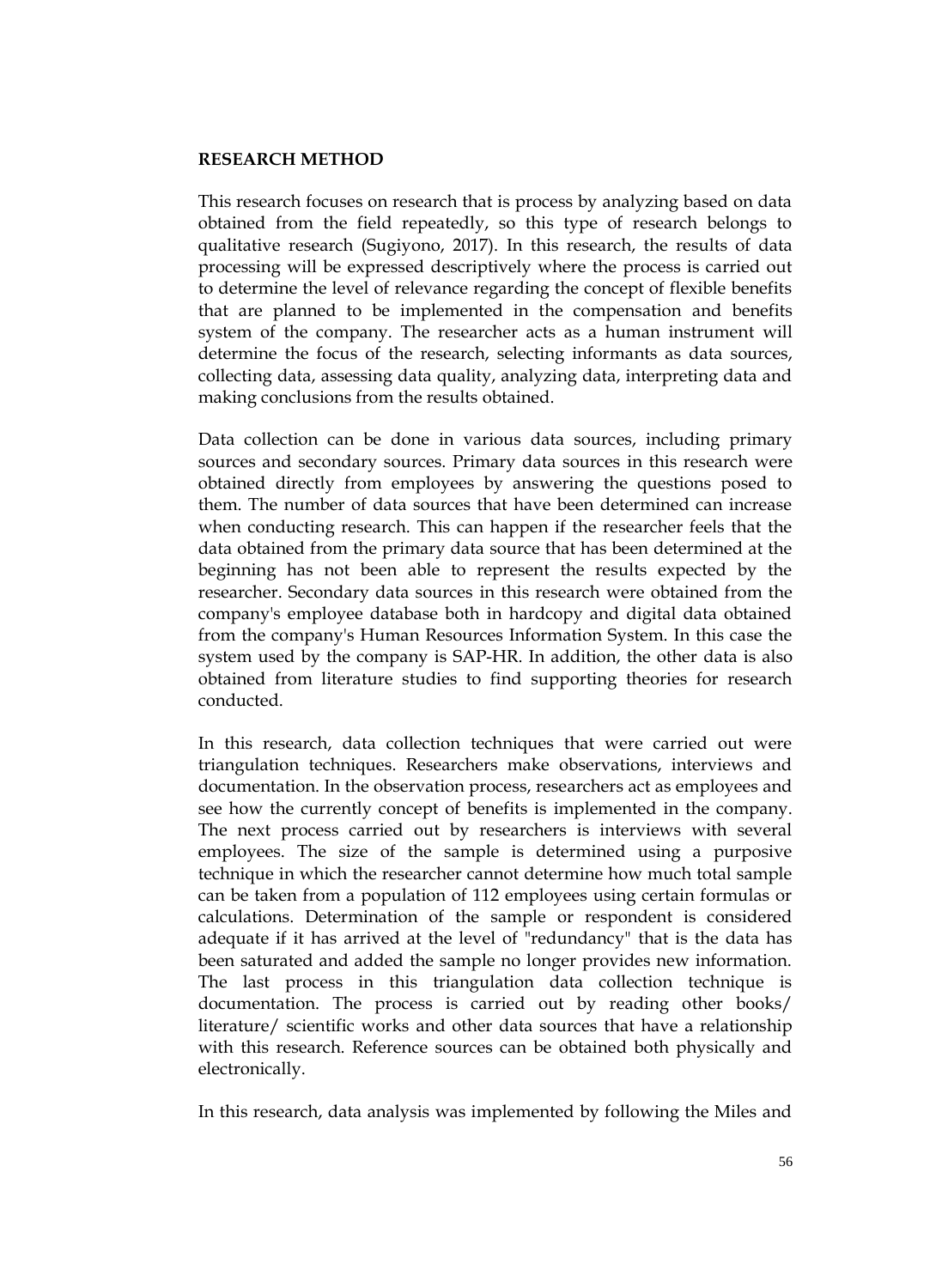Huberman model. Activities in data analysis of this model, such as: data collection, data reduction, data display and conclusion (Sugiyono, 2017). In qualitative research, the validity of the data obtained in the study was tested by performing four tests, namely: credibility, transferability, dependability and confirmability (Sugiyono, 2017).

#### **FINDINGS AND DISCUSSION**

Research that has been do at Headquarters company in Jakarta, employee demography based on position level each generation as on table 2:

| No.           | Position Level             | Generation          | Total          |             |     |
|---------------|----------------------------|---------------------|----------------|-------------|-----|
|               |                            | <b>Baby Boomers</b> | X              | $\check{~}$ |     |
|               | Director                   |                     | $\overline{2}$ |             | 3   |
| $\mathcal{P}$ | <b>Associated Director</b> | 1                   |                |             |     |
| 3             | Senior Manager             |                     | 5              | 6           | 12  |
| 4             | Manager                    | 4                   | 13             | 18          | 25  |
| 5             | Junior Manager             |                     | 7              | 14          | 21  |
| 6             | Officer                    |                     | 9              | 20          | 30  |
| 7             | Staff                      |                     | 3              | 15          | 18  |
| 8             | Executor                   |                     | 2              |             | 2   |
| Total         |                            | 8                   | 41             | 63          | 112 |

**Table 2. Classification Generation of Headquarter Office (Jakarta) Employees**

( Source : SAP HR Company Application , 2018 )

Table 2 show that generation Y (millennial) that dominates with a total of 63 employees. Positions occupied by generation millennial this too can said an important position. Of the total 112 existing employees in headquarter office , researcher get sample research as many as 27 employees. For get desired results on process data collection, researchers give some question as on table 3 below :

**Table 3. List Question Process Interview**

| Name       | Ouestion                                                      |
|------------|---------------------------------------------------------------|
|            | Question 1 Is that your compensation $&$ benefits accept when |
|            | this already corresponding with desire you?                   |
|            | Question 2 Is that your compensation $&$                      |
|            | benefits accept when this already meetneeds you?              |
| Question 3 | Are there any benefits that you have get                      |
|            | it but rarely / not ever youuse it ?                          |
| Ouestion 4 | Are there any benefits that you have need but not             |
|            | yet you get itwhen this?                                      |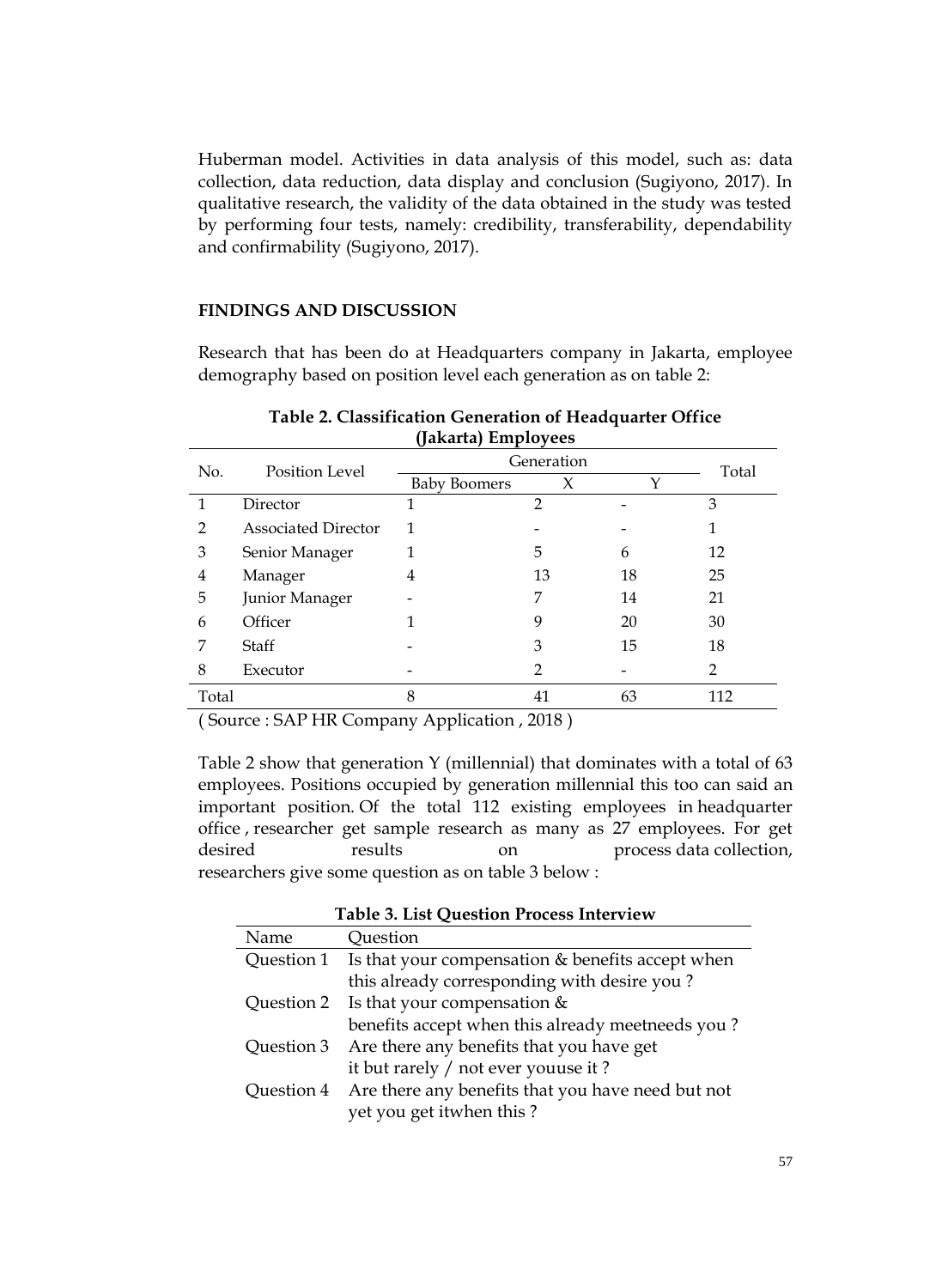| Question 5 Are you ever hear about Flexible Benefits?  |
|--------------------------------------------------------|
| Question 6 Are you understand about Flexible Benefits? |

| Table 4. Results Research |            |                 |    |         |          |             |    |
|---------------------------|------------|-----------------|----|---------|----------|-------------|----|
| No.                       | Ouestion   | Baby<br>Boomers |    | Gen $X$ |          | Gen Y       |    |
|                           |            |                 |    |         |          | Millenials) |    |
|                           |            | Yes             | No | Yes     | $\rm No$ | Yes         | No |
|                           | Ouestion 1 | $\overline{2}$  |    | 2       | 2        | 8           | 12 |
| 2                         | Question 2 | 1               | 2  | 2       | っ        | 9           | 11 |
| 3                         | Question 3 | 1               | 2  | 2       | 2        | 10          | 10 |
| 4                         | Ouestion 4 | 0               | 3  | 1       | 3        | 14          | 6  |
| 5                         | Question 5 | 0               | 3  | 2       | っ        | 6           | 14 |
| 6                         | Ouestion 6 | 0               | 3  |         |          |             | 16 |

Questions for research's sample obtained results as on table 4 below :

On question the number 3 obtained results that 14 employee who stated that have been use/ use benefits received from company. Whereas 13 employee others declare that there is benefits they get it but rarely or never used. Benefits are never used by employees, such as: glasses, lenses, medical outpatient limit, health insurance (non BPJS\* ) ), COP (Car Ownership Program), official home service and parking. While on question number 4 is obtained results that 12 employees declare that benefits granted by company have been meet needs they are, so felt there is nothing benefits they need but not yet they get it and 15 employees declare that there is benefits that they need it but not yet given by company as installment housing/ apartments, cars, sports facilities, travel insurance, entertainment, work tool, training, benefits back to area origin , and transportation allowance.

To see employee dissatisfaction with the benefits they have received at the moment, the researcher gives the question "Are you satisfied with the currently benefits?", Based on that question, obtained the percentage as shown in Figure 2.



**Figure 2. Satisfaction Employee Percentage Chart**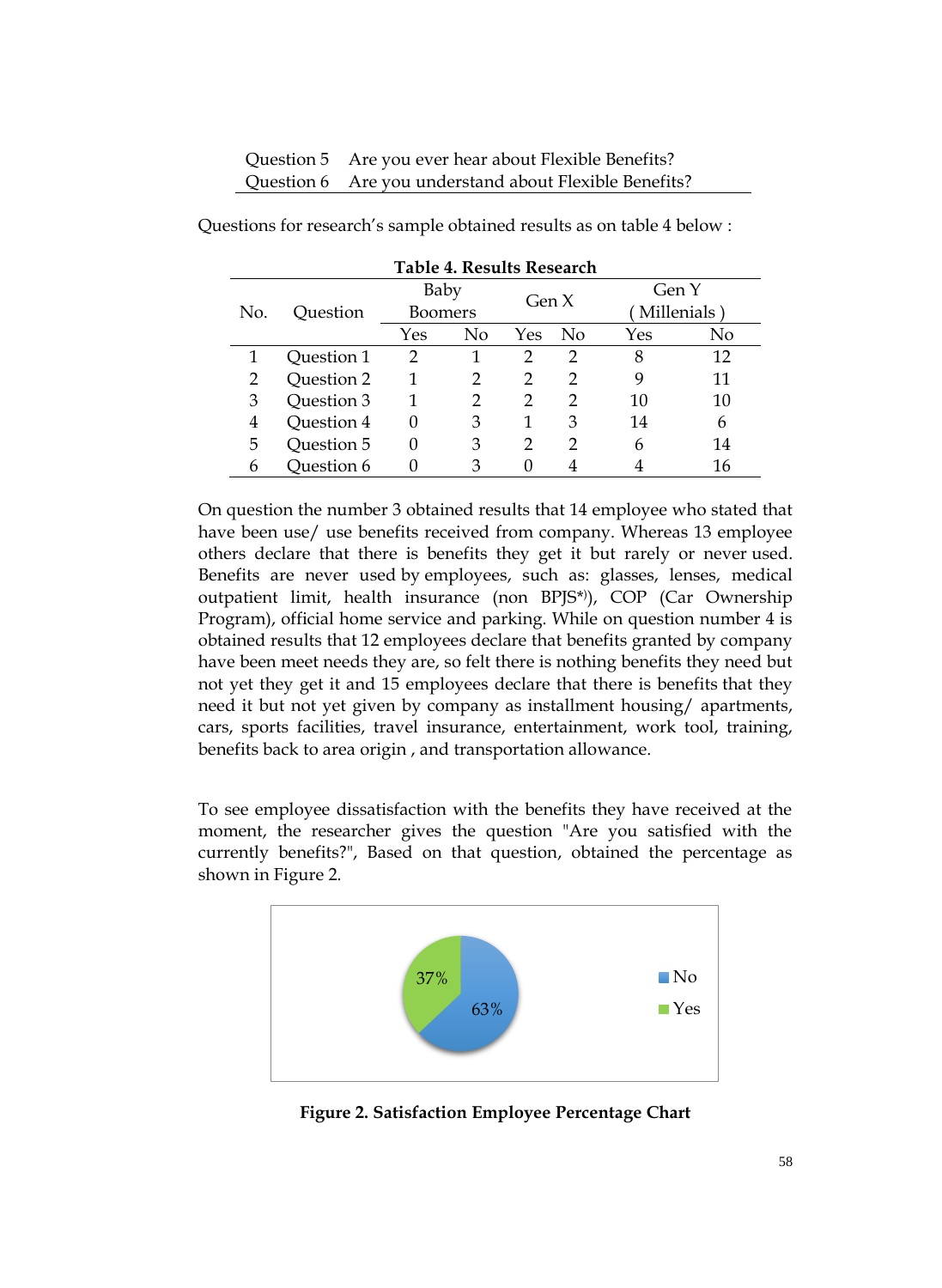The diagram in Figure 2 shows that the percentage value of employee dissatisfaction with the currently benefits they receive is 26% higher than the percentage value of employees who expressed satisfaction. In addition to looking for the level of employee satisfaction with the benefits they receive at this time, the researchers also conducted a comparative analysis of the level of employee enthusiasm between the concept of the benefits they currently receive (traditional benefits) and the concept of flexible benefits. Based on the results of the interview process on which concepts are preferred by employees, the percentage diagram is shown as in Figure 3 below:



**Figure 3. Employee Choice of Benefits Concept**

In the figure 3 shows percentage employee's interest to flexible benefits plan higher than the percentage selection employee to currently concepts which is traditional benefits plan. Difference percentage both is 61% with value flexible benefits 81% and traditional benefits 19%.

From the results obtained, researchers argue that the company and its good employees have mutualism working relationships. Where both parties are expected to contribute well between the two. Companies and employees should be able to carry out each of their obligations and be able to get the expected rights between the two. One aspect that needs to be considered by the company is the compensation and benefits provided to employees. If the level of employee satisfaction with it can be fulfilled, then the company will receive the good impact that employees will have a high sense of loyalty to the company because they think the company has paid attention to the their needs.

In a company there is a change in regulation is normal. When an old regulation is deemed irrelevant, the company can change the regulation as long as it does not violate the rules set by the government. Just as the concept of compensation and benefits in a company that is perceived to be irrelevant to accommodate the needs of its employees, the company can plan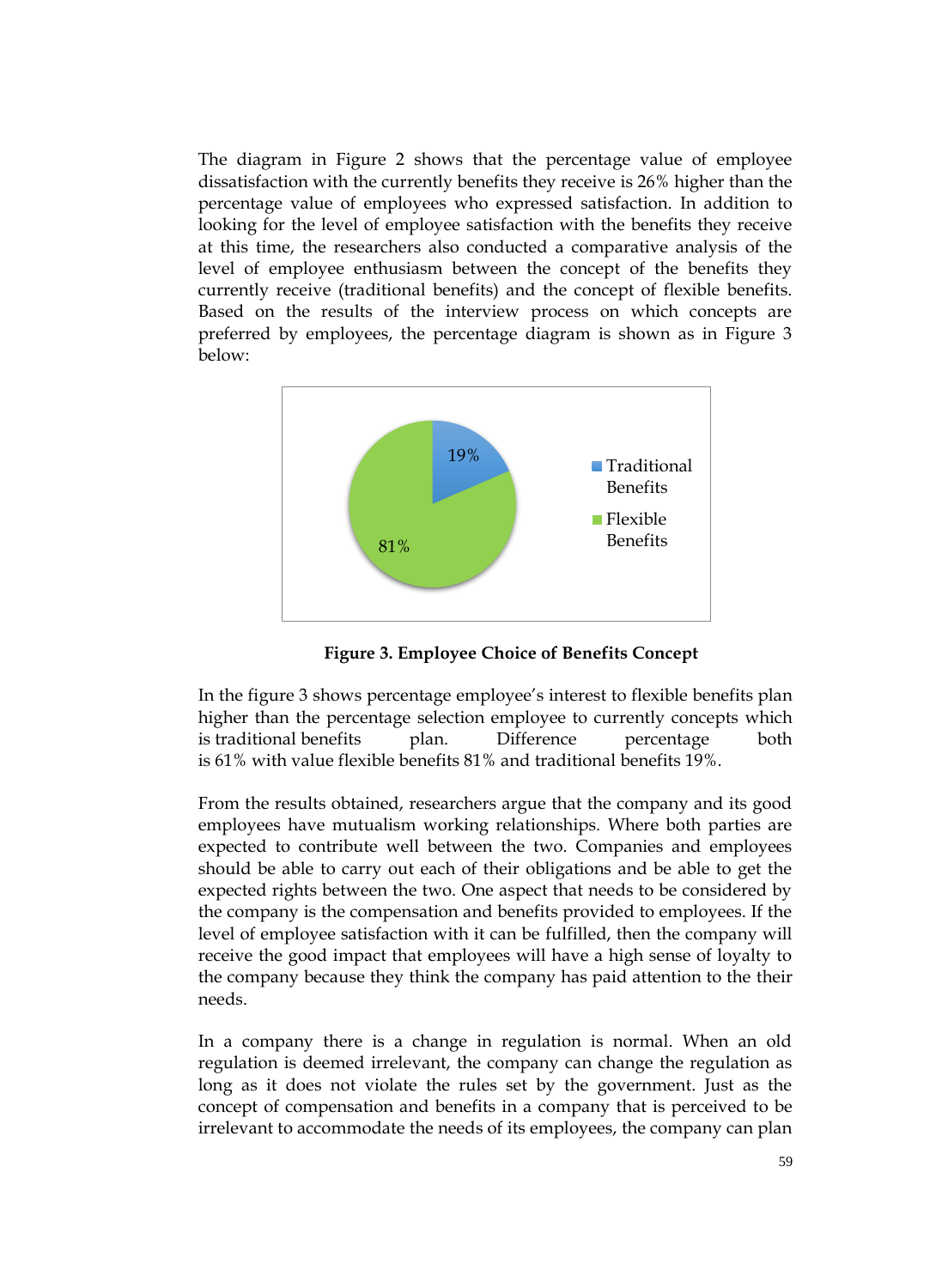to use a new concept that is more relevant to meet the needs of its employees, which is currently dominated by generations of millennials or Y generation especially those located at headquarters (Jakarta).

The company's initiative to change the existing concept of benefits into a concept of benefits that is more relevant to all employees is a form of management control. In this process management plays an important role in the change process that will be planned. This is in line with previous research conducted by Roberto Barontini, Stefano Bozzi and Guido Ferarrini. In his research, it was found that the remuneration standard and its limitations needed to be controlled and the action was expected to be carried out by the company which in this case could be carried out by the management level or the Board of Directors (Barontini et al, 2017).

Based on the results of observations, interviews and internal documentation obtained by the company, researchers consider that the company already has many and specific benefits components, only the allocation is deemed inappropriate with the current demographic conditions of employees. The results of the study show that the concept of benefits that are currently implemented by the company cannot cause even satisfaction for all employees. This is reinforced by the percentage of employee dissatisfaction with the benefits received higher than the percentage of employees who expressed satisfaction with the benefits received. Such dissatisfaction can occur because there are still components of benefits that are obtained but are not utilized by employees and there are still benefits that are desired by employees but not yet provided or provided by the company.

One of the efforts that can be done by the company to solve this problem is by looking for other alternatives to the concept of benefits that have been implemented at this time. The concept that can be another alternative is flexible benefits. Based on previous research conducted by Dr. Zoubeir Ayache and Ghennam Naima who stated that the concept of flexible benefits is very relevant for companies that are dominated by millennials and have an effect on the level of intention to quit employees (Ayache and Naima, 2014). The application of the flexible benefits concept can also be used by the Human Resources Department as a form of innovation that can be given to companies. As with previous studies that have been carried out by Melissa W. Barringer and George T. Milkovich. In their research they concluded that the provision of compensation and flexible benefits can be applied as a form of human resources innovation in a company. Pressure in institutions, profits and efficiency expected by the company, labor market conditions, employee desires and variations of the nature of a job are specific cases that are usually exceeded in the flexible benefits plan (Barringer and Milkovich, 1998). At the end, researchers can describe the supporting factors which state that the concept of flexible benefits is relevant to be implemented. Aspects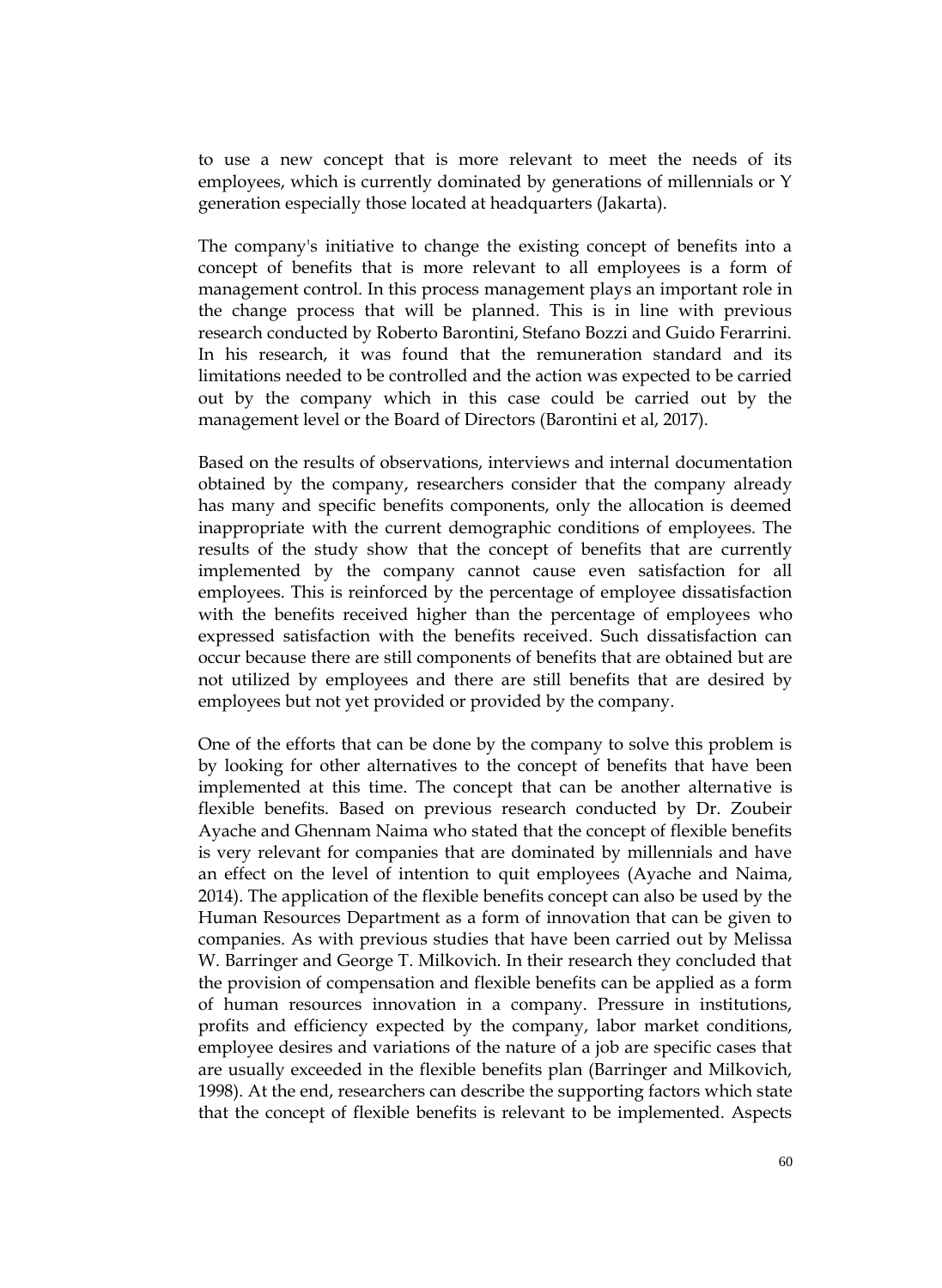found such as, the demographics of employee generation, the level of employee satisfaction with the concept of benefits that exist, and how the opinions and interests of employees of baby boomers, X and Y to the concept of flexible benefits.

#### **CONCLUSION**

Based on the description of the results of the research and discussion discussed in the previous chapter, researchers can draw conclusions from this study, among others: The company has provided compensation and benefits components in accordance with government regulations, but of all the benefits provided by the company in accordance with the level of office each employee, in their realization not all benefits are utilized by employees, such as medical ceilings, Car Ownership Programs (COP) and several other benefits; The level of employee satisfaction with the benefits currently received is lower than the level of employee dissatisfaction with the benefits currently received; The results of the study showed that most employees did not know about the concept of flexible benefits, but employees gave a positive response after the researcher gave an explanation of the concept; The planned implementation of the flexible benefits concept gets a high appreciation and can be seen from the higher percentage of employees who choose the flexible benefits concept that is 81% compared to the traditional benefits concept which only reaches a ratio of 19%. This shows that the flexible benefits concept can be accepted by baby boomers, X and Y (Millenials) generation can be taken into consideration that the concept is relevant to implement.

Based on the conclusions that have been made, the researcher gives the following suggestions: The company is advised to conduct an in-depth employee engagement survey related to the compensation and benefits provided by the company to employees and it is expected that employees can provide feedback that is truly in line with their realization so that the company can know what they have given employees is actually useful and has been used by employees; Based on the results of research that shows that the level of employee dissatisfaction with the benefits that exist today, researchers suggest that companies should have to change the traditional benefits concept to the concept of flexible benefits based on the analysis of researchers who stated that the concept is relevant to be implemented ; Before starting the implementation of the flexible benefits concept, companies must prepare relevant employees to deal with this by providing more in-depth training on flexible benefits so that employees have more detailed knowledge and provide general information to all employees regarding the concept of flexible benefits so that employees get an overview concepts that will be applied later as what; Management and all employees